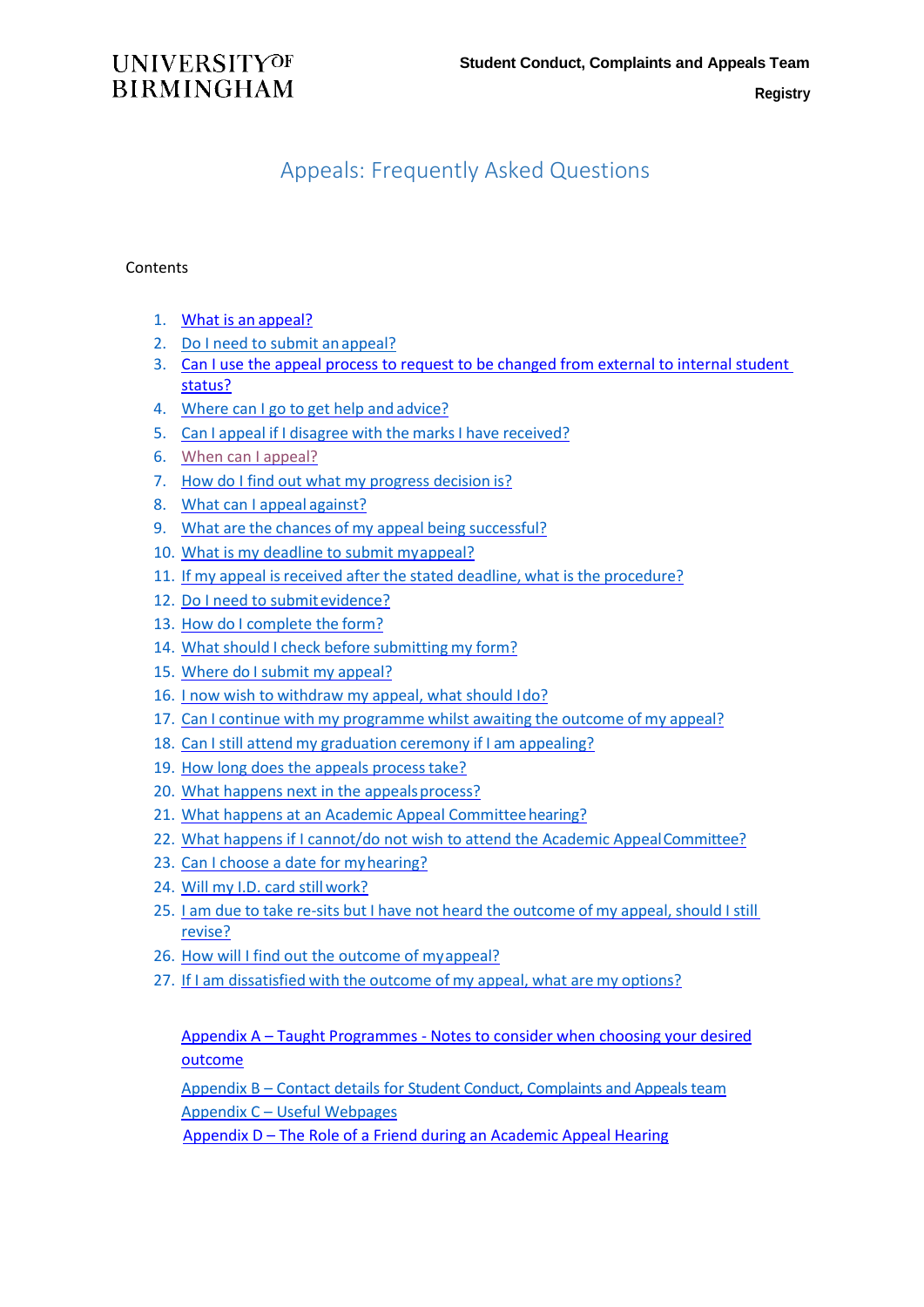## <span id="page-1-0"></span>1. What is an appeal?

Students have the right to make representations against any progress decision that had a negative effect upon them. Appeals are submissions by students seeking the amendment, or reversal of, a decision taken by the Board of Examiners as a consequence of their academic performance. Extenuating Circumstances are submissions by students to their School, drawing attention to circumstances which may affect, or have affected, their academic performance, submitted prior to meetings of the relevant Board of Examiners.

## 2. Do I need to submit an appeal?

If you are unclear why a progress decision has been made you should discuss the situation with your School and/or personal tutor. Please note that if your Extenuating Circumstances have already been considered by your School, the same circumstances cannot be considered through the appeals process.

## <span id="page-1-1"></span>3. [Can I use the appeal process to request to be changed from external to internal](#page-1-1)  [student status?](#page-1-1)

If you are due to repeat modules as an external student (repeating assessments only, no access to teaching, non-fee paying), but wish to return instead as an internal student (attending teaching, paying fees) please speak with your School prior to submitting your appeal. There is a Schoollevel process that can be used for this request instead of the appeals process. Please note that, if it is too late in the semester to return as an internal student immediately, you may have to wait until the next academic year to return, to enable you to access all the teaching for which you will be paying. In this situation, you may be placed on a Leave of Absence until you return to attending teaching.

## 4. Where can I get help and advice?

A range of sources of help and advice are available to you including those listed at [https://intranet.birmingham.ac.uk/as/students ervices/conduct/help/index.aspx.](https://intranet.birmingham.ac.uk/as/studentservices/conduct/help/index.aspx) [Guild Advice i](https://www.guildofstudents.com/support/guildadvice/who-we-are-guild-advice/)n the Guild of Students has experienced staff that will be able to provide advice and support on the appeals process.

## 5. Can I appeal if I disagree with the marks I have received?

Your results are a reflection of your achievements as determined by the examiners. You cannot appeal on the grounds that you are dissatisfied with your results and that you believe that you deserve higher marks. The appeals process is not a method of circumventing or setting aside the professional academic judgement of your examiners on your performance.

## 6. When should I appeal?

You can appeal after your marks have been ratified by the Board of Examiners and your results are available for you to view on the Student Gateway. This is also where you will find your progress decision.

If you take exams in January the marks from your assessments will be provisional and you progress decision or award will not have been confirmed. Appeals submitted before your results are formally released to you cannot be accepted.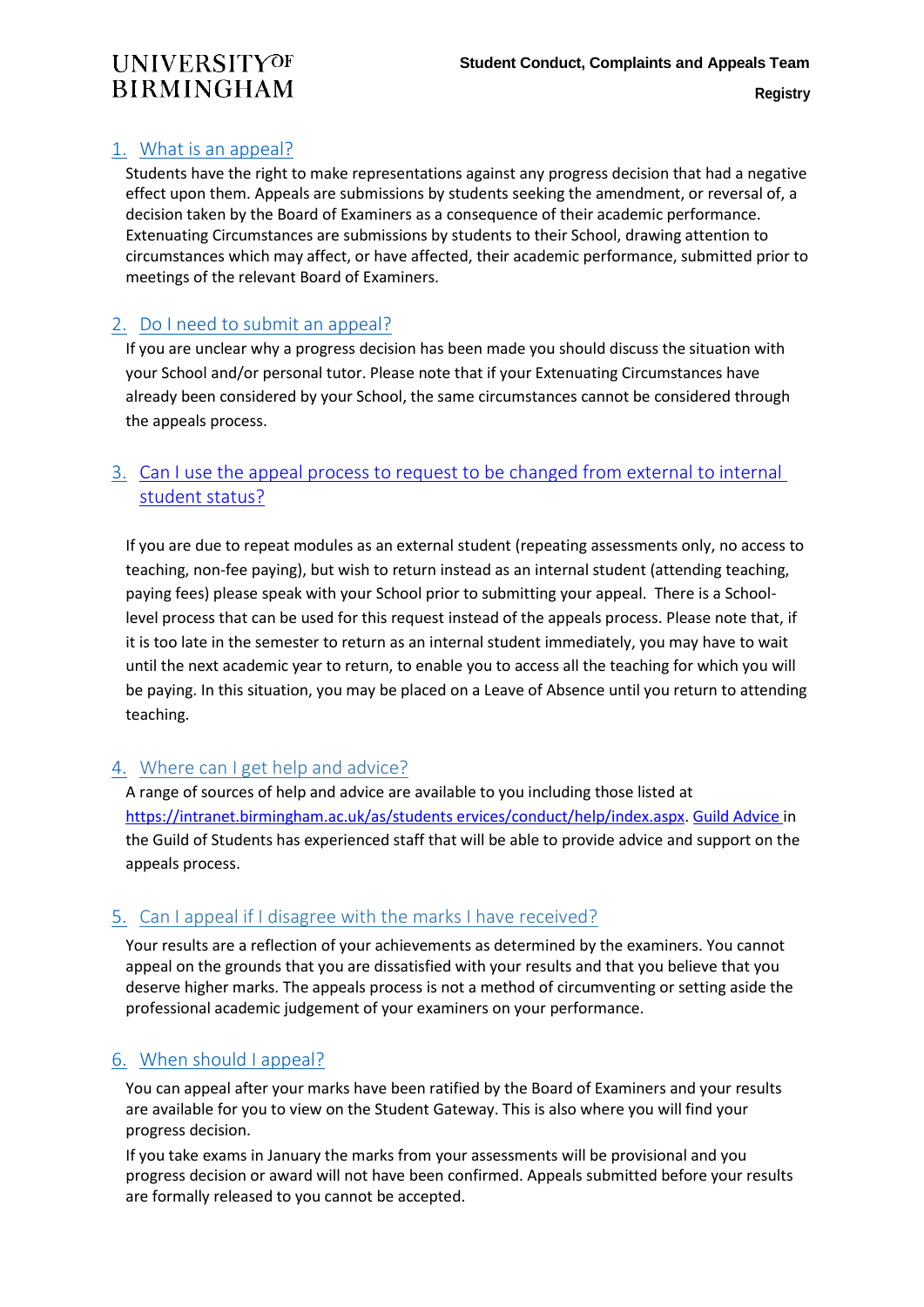## <span id="page-2-0"></span>7. What is my progress decision?

Your progress decision is the decision made by the Board of Examiners. After your assessments take place the Board of Examiners will meet to ratify your marks. For UG students this is usually after the main summer exams and again after the supplementary exams. For PGT students this usually takes place in late October. After this has taken place your results along with your progress decision will be formally released to you on the Student Gateway [\(https://intranet.birmingham.ac.uk/student/digital-services/index.aspx\)](https://intranet.birmingham.ac.uk/student/digital-services/index.aspx). Your appeal cannot be accepted until your final marks and current progress decision are available to you on the Student Gateway. It is not possible to appeal against any provisional marks that are released early.

For PGR students you will receive an email from Registry with details of your progress decision. The date that your progress decision is released to you is the date from which your appeal deadline will be determined.

### <span id="page-2-1"></span>8. What can I appeal against?

You may appeal on either or both of the following grounds:

- i. There were circumstances unknown to the Board of Examiners that affected your academic performance and you can present good reason for these circumstances not being made known prior to the meeting of the Board ofExaminers.
	- ii. There was an administrative irregularity or failure in procedure giving rise to a reasonable doubt as to whether the progress decision would have been different if it had not occurred.

Postgraduate Research students can also appeal on a third ground:

iii. That there has been bias in the assessment of your thesis on the part of one or more of the examiners.

Note that the University's definition of bias is: An apparent prevention of objective judgement by one or more of the examiners. This means that bias only exists where there is a material and negative connection between the examiner and the student which, in the opinion of a fair- minded person, prevents the examiner from exercising objective judgement.

For a full outline of the grounds for appeal please read section 4 of th[e Code of Practice on](https://intranet.birmingham.ac.uk/as/registry/legislation/codesofpractice/index.aspx) [Academic Appeals.](https://intranet.birmingham.ac.uk/as/registry/legislation/documents/public/Cohort-Legislation-2018-19/CoP-Academic-Appeals-18-19.pdf?securitytoken=W%2fyHI1KAd1BwOS%2bmcT7eNNWl7CMQUp8oVO%2btIEPlcZWqH0fLXNKa8NEPwWRK0l%2bYeFZ%2fBndZDZ4%3d)

### <span id="page-2-2"></span>9. What are the chances of my appeal being successful?

Unfortunately, it is not possible to say what the outcome will be. Each case is dealt with individually.

## <span id="page-2-3"></span>10.What is the deadline to submit my appeal?

### Undergraduate and Postgraduate Taught Students

You will receive your results on the Student Gateway and should ensure that you check this regularly. Your deadline to submit an appeal will be *10 University working days* from the 'results release date' of your marks (not the date that any provisional marks are available).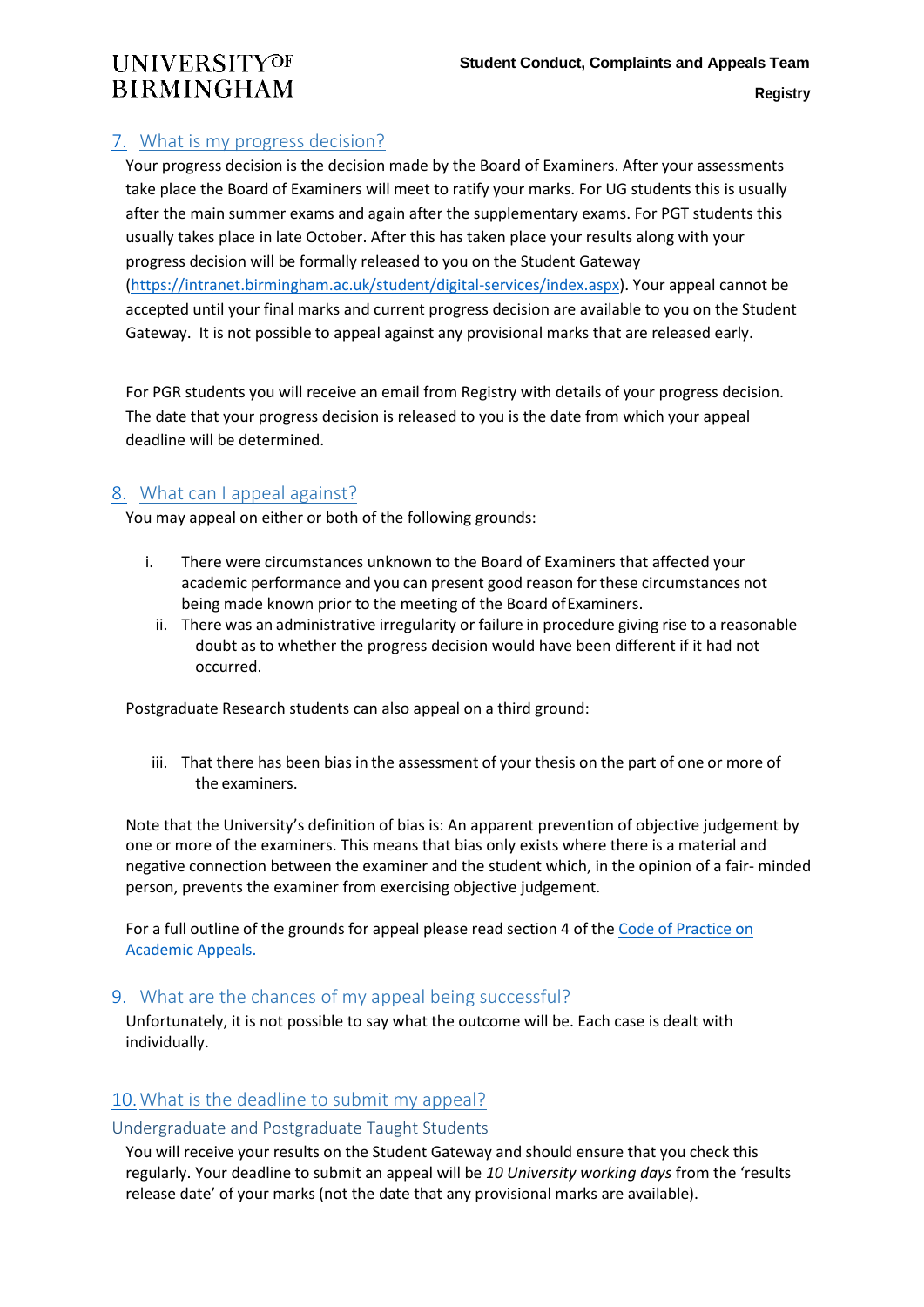#### Postgraduate Research Students

You will receive an email from Registry confirming your progress decision and clearly stating a personal appeal deadline. Your deadline to submit an appeal will be *10 University working days*  from the date of the email.

If your submission reaches the office after the advertised deadline then unless you can evidence why your appeal is late your submission will not be accepted. The decision of the Board of Examiners will stand.

## 11.Can I send in a late appeal?

Please contact SCCA if you require an extension to your deadline. This may be waived in exceptional circumstances. If you intend to submit a late appeal please get in touch with SCCA for advice.

## <span id="page-3-0"></span>12.Do I need to submit evidence?

The appeals process is an evidence based process and it is important that any circumstances that you mention in your appeal are supported by independent, third party evidence. Evidence must show the impact on you of the circumstances cited in your form and must be contemporaneous, that is it must be relevant to the date or period of time of the circumstances cited. All evidence should be submitted in English. If your evidence is provided in a foreign language it is your responsibility to have it translated before submission. Appeals based on medical grounds must be accompanied by signed medical certificates or statements/letters written on headed paper.

All evidence should be listed in Section 5 of your form and must be submitted with your form by the deadline date.

Appeals without supporting evidence are likely to be declared ineligible and will not be processed.

If your evidence is not available in time for you to meet your deadline then do not delay in submitting your form. Please ensure that you identify in your covering email any evidence that is missing and when it is going to be available. If your evidence is not received within a reasonable timeframe, your appeal can be processed at the discretion of SCCA with part of your evidence. If there is no evidence available, it will be deemed ineligible.

Evidence will be shared with employees of the University who will process and review your submission. If at the conclusion of these processes you choose to submit a Complaint to the OIA, information may also be shared with that body. You should therefore ensure that where evidence relates to third parties you have their permission for this information to be disclosed.

### <span id="page-3-1"></span>13.How do I complete the form?

Written submissions on the appropriate form are required in all cases. Forms can be found a[t https://intranet.birmingham.ac.uk/as/registry/policy/complaint](https://intranet.birmingham.ac.uk/as/registry/policy/complaint-appeal/appeals/appeal.aspx)[appeal/appeals/appeal.aspx](https://intranet.birmingham.ac.uk/as/registry/policy/complaint-appeal/appeals/appeal.aspx)

The written submission form must clearly identify:

i. The decision that you are appealing against. (Your progress decision should be visible by visiting the Student Gateway [\(https://intranet.birmingham.ac.uk/student/digital](https://intranet.birmingham.ac.uk/student/digital-services/index.aspx)[services/index.aspx\)](https://intranet.birmingham.ac.uk/student/digital-services/index.aspx) . Postgraduate research decisions should be clearly stated in your letter from Registry. If the decision is not clear, please contact your School.)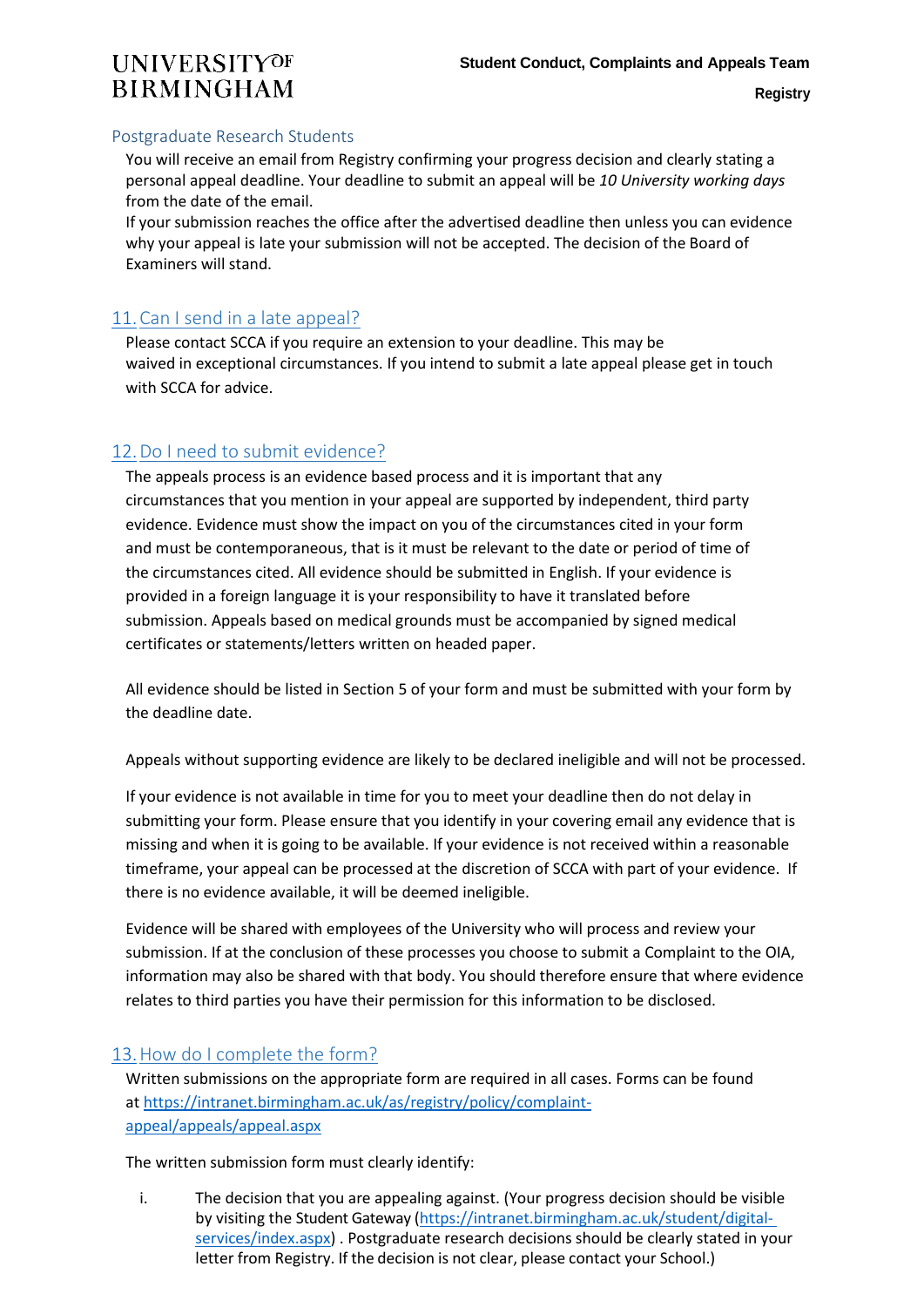- ii. The outcome that you desire if your appeal is successful. (Taught students should consider the notes in **[Appendix](#page-8-0) A** when thinking about the outcome that you desire.)
- iii. The grounds upon which your appeal is made.
- iv. Full details of your case, in chronological order. You should ensure that you include the module(s)/assessment(s) that have been affected and the date(s) on which the incidents occurred.

If you are appealing on the grounds that there were circumstances unknown to the Board of Examiners, please ensure that you include details of why you did not bring this information to the attention of the Board of Examiners through the extenuating circumstances process.

You should ensure that you make direct reference to the grounds that you are appealing on and ensure that you only give information that is relevant to your case.

v. A summary of your case in no more than 200 words (300 words for Postgraduate Researchers). This summary must be completed as the Academic Appeal Committee uses the information in your summary as a starting point in considering your Academic Appeal. Your form will only be processed if a summary is provided in Section 5 of the submission form.

### <span id="page-4-0"></span>14.What should I check before submitting my form?

Before submitting your appeal, you should ensure that:

- i. Your form is completed in full.
- ii. You have attached all evidence you wish to beconsidered.
- iii. That you are submitting your form by your deadline.

If your appeal submission is not complete it may not be accepted. If it is not accepted you will be issued with a Completion of Procedures letter. Please see the [Next steps d](https://intranet.birmingham.ac.uk/as/registry/policy/documents/public/student-appeals/next-steps.pdf)ocument for an explanation of the Completion of Procedures letter and the options available to you.

## <span id="page-4-1"></span>15.Where do I submit my appeal?

Once you have completed the form in full and have gathered your evidence your appeal submission should be submitted by email to [appeals@contacts.bham.ac.uk](mailto:appeals@contacts.bham.ac.uk) If you have any problems submitting your form or evidence by email please contact SCCA. You will receive confirmation of the receipt of your appeal submission by email within three working days.

### <span id="page-4-2"></span>16. I now wish to withdraw my appeal what should I do?

You will need to put this in writing by email to [appeals@contacts.bham.ac.uk.](mailto:appeals@contacts.bham.ac.uk)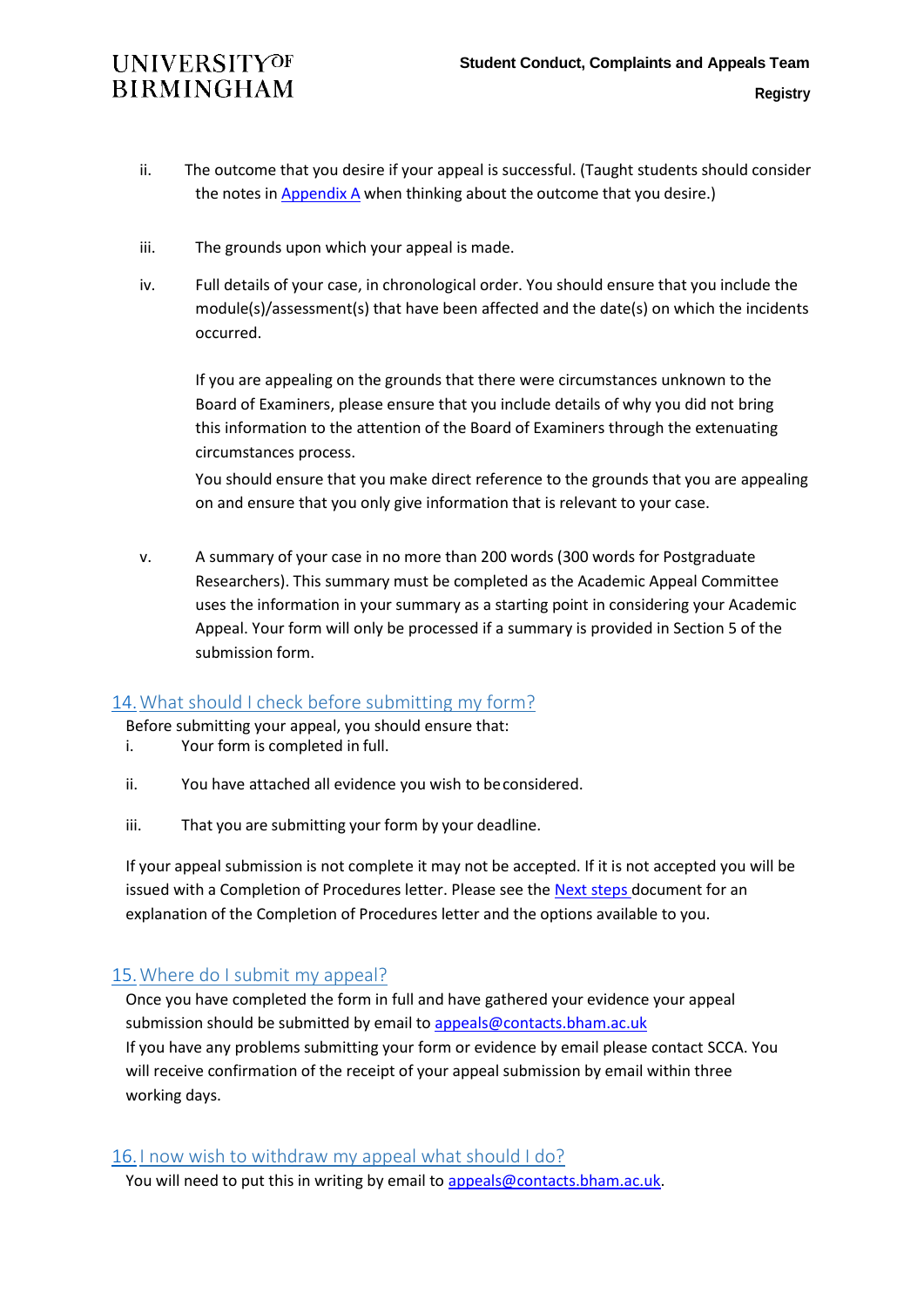### <span id="page-5-0"></span>17.Can I continue with my programme whilst awaiting the outcome of my appeal?

You may be permitted to continue in temporary attendance on your programme, depending on the circumstances of the particular programme. If you wish to do this you must consult with your School. Any such arrangement is at the discretion of the School.

Full time Undergraduate students must achieve at least 100 credits in any year of study for immediate progression into the next year of study. Where less than 100 credits have been achieved, a student will be required to undertake any further assessments that might be awarded as the result of a successful academic appeal prior to continuing onto the next year of studies.

Some programmes of study may have additional pre-requisite requirements for progression into the next year, such as the successful completion of assessments relating to professional practice requirements on externally accredited programmes.

### <span id="page-5-1"></span>18.Can I still attend my graduation ceremony if I am appealing?

If you wish to appeal against your degree classification, by default you will still graduate under your existing award even if your appeal has not been resolved. If your appeal is successful and you have a change of degree classification, you will be required to return the certificate and transcript that you receive at your congregation ceremony (or you received after the ceremony if conferred in Absentia) before the updated documents will be forwarded to you.

You can choose to defer your graduation provided that the ceremony date for your programme has not yet passed. If you wish to defer your graduation until after your appeal has been resolved, please contact Student Services throug[h Student Help.](https://intranet.birmingham.ac.uk/student/student-hub/homepage.aspx) Please note that it will then not be possible for you to have your degree conferred until the next congregation period. If you defer your summer graduation the next opportunity to graduate is December. Further information can be found on the **Congregation and Awards** office web pages.

### <span id="page-5-2"></span>19.How long does the appeals process take?

During the main summer appeals period (July – October), the appeals process usually takes 10 - 12 weeks from the date that your submission form and all supporting evidence is sent in. Your appeal cannot be processed until all documentation is received.

## <span id="page-5-3"></span>20.What happens next?

Your appeal form and evidence will be forwarded to your School for with a request to provide a response back to SCCA. When a School response is received and processed your appeal will go forward to be considered by the Academic Appeal Committee.

An Academic Appeal Committee is a small group of experienced academic staff and a student representative who consider all appeals. To avoid a conflict of interest, the members of the Committee will not be from your School.

The Academic Appeal Committee can confirm the support of your School, reject your appeal or refer your case to an Academic Appeal Committee hearing if they determine that further information is required.

It will take at least 8 weeks from the date on which you submitted your appeal until you will hear an outcome or an update if your case is referred to a hearing. The outcome of the AAC will be communicated via email to the personal address provided on your submission form.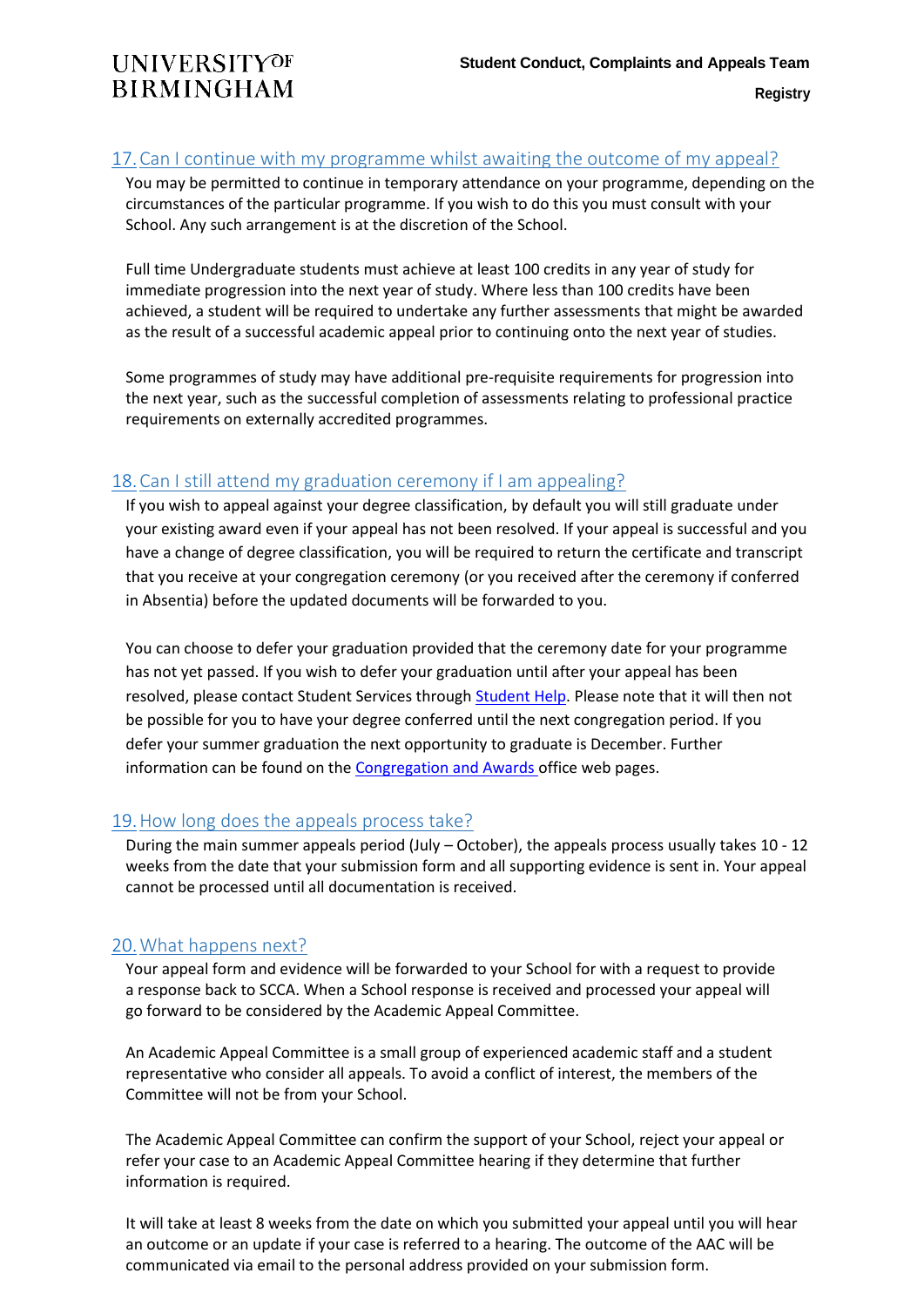## <span id="page-6-0"></span>21.What happens at an Academic Appeal Committee hearing?

An Academic Appeal Committee hearing is a panel of 3 academic members of staff and a student representative. If your case is referred to an Academic Appeal Committee hearing, you will be invited to attend and a representative from your School will also be invited to attend.

A 'friend' can accompany you to your hearing. A Friend means a member of the staff of the University, a registered student of the University, a Sabbatical Officer of the Guild of Students or a Guild Advisor of the Guild of Students. Please contac[t Guild Advice i](https://www.guildofstudents.com/support/guildadvice/who-we-are-guild-advice/)n the Guild of Students if you wish to be accompanied by a Sabbatical Officer or Guild Advisor. Please let us know at least one working day in advance of the hearing who you wish to bring with you. Further information about the role of a friend during a hearing can be found in Appendix D.

The procedures followed by the Academic Appeal Committee hearing are outlined in Appendix A of th[e Code of Practice on Academic Appeals.](https://intranet.birmingham.ac.uk/as/registry/legislation/codesofpractice/index.aspx) The hearing may take place in person or virtually online.

### <span id="page-6-1"></span>22.What if I cannot/do not wish to attend the Academic Appeal Committee hearing?

If you are unable to attend the hearing you may consider the following options:

- I. The hearing may go ahead in yourabsence;
- II. You may send a statement to be read out at the hearing;
- III. You may send a friend to make a statement on your behalf. Your friend must be a registered student or member of staff of the University, or a representative from the Guild of Students;

### <span id="page-6-2"></span>23.Can I choose a date for my hearing?

No, unfortunately this is not possible. You will be notified by email of the date of your hearing at least two weeks before the hearing takes place.

### <span id="page-6-3"></span>24.Will my I.D. card still work?

If you cease to be a registered student you may experience problems in trying to use University facilities. Your student record will not be amended until the outcome of the appeal is known.

## <span id="page-6-4"></span>25. I am due to take re-sits but I have not heard the outcome of my appeals, should I still revise?

You should not delay any preparations for re-sit examinations.

## <span id="page-6-5"></span>26.How will I find out the outcome of my appeal?

You will receive notification of the outcome of your appeal by email. Your outcome letter will be sent to you by email to the email address you have indicated in Section 1 of your appeal submission form.

### <span id="page-6-6"></span>27. If I am dissatisfied with the outcome of my appeal, what are my options?

If you remain dissatisfied with the outcome of your appeal you may wish to consider the options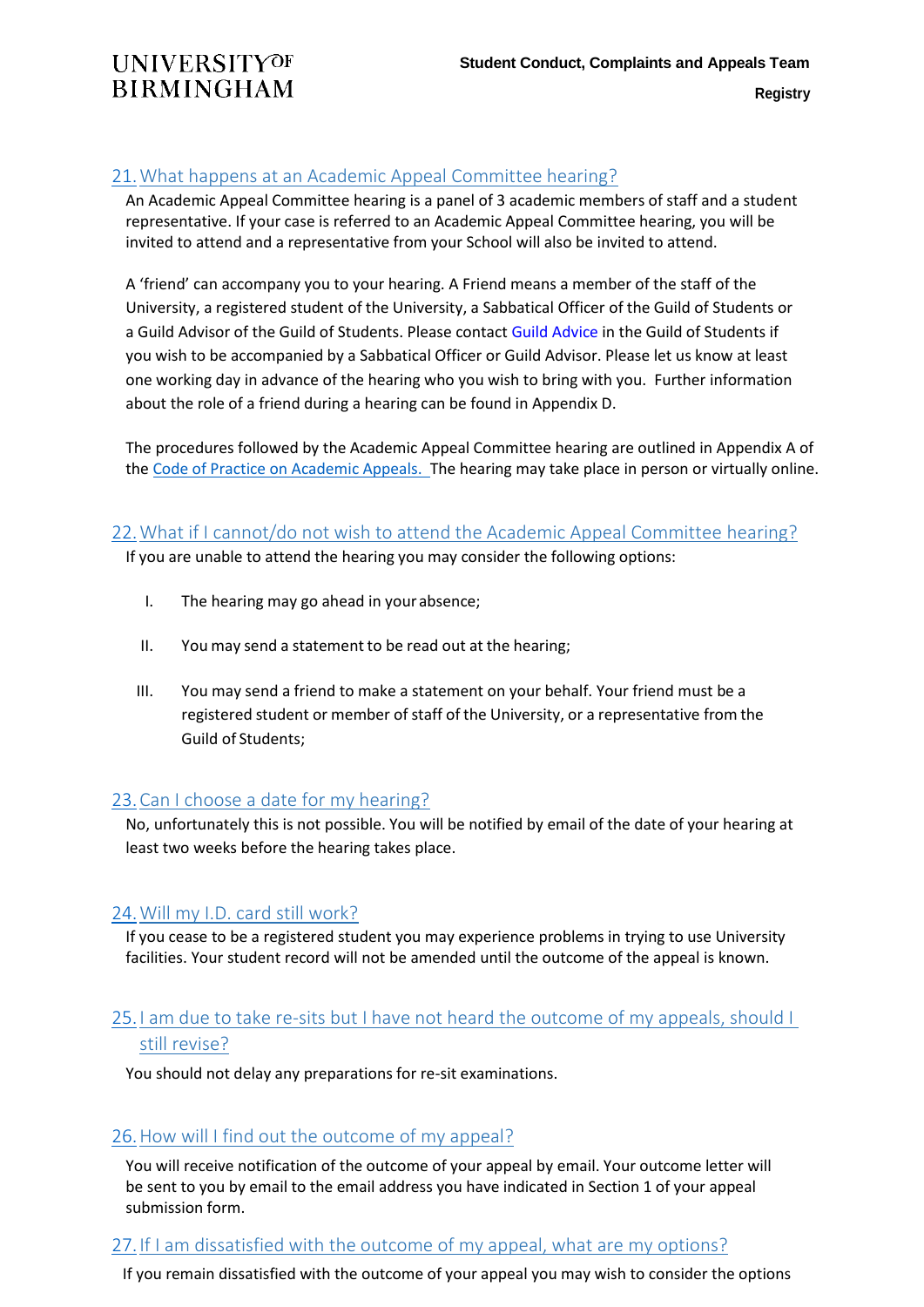

**Registry**

available to you as outlined in the Next Steps document.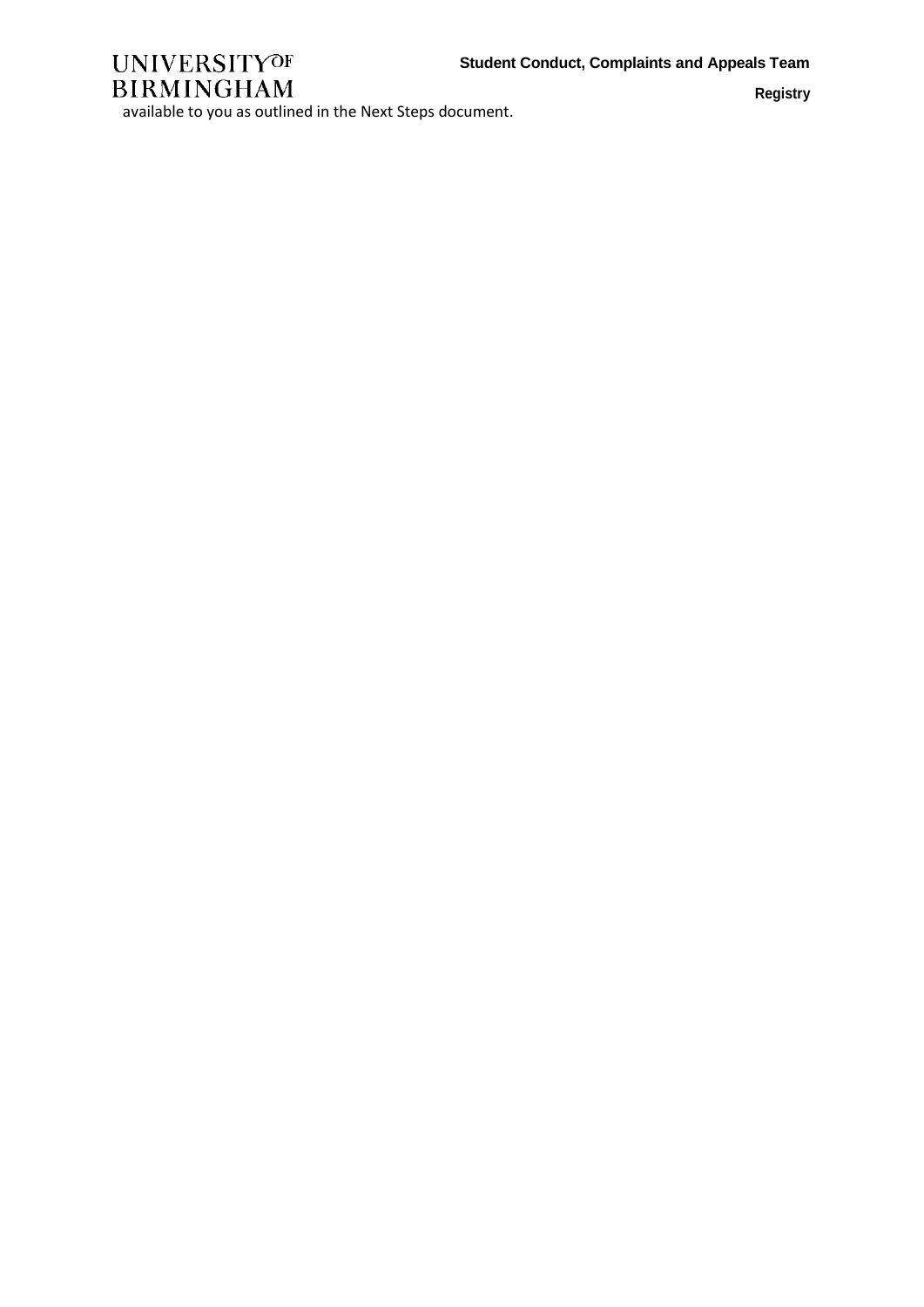## <span id="page-8-0"></span>Appendix A – Taught Programmes - Notes to consider when choosing your desired outcome

If you are submitting Extenuating Circumstances in order to have another attempt at a module that you have already passed, to try and improve your mark, you should be aware that if you achieve a lower mark, or a failed mark, this will be the mark that will be used to calculate your weighted mean mark and final degree classification. If you fail the module any previously achieved credit will not stand. You are strongly advised to discuss this with your personal tutor so that you understand the risks of repeating a module for which you have already achieved credit.

Internal student – If you wish to register as an internal student you will have full access to all campus facilities e.g. libraries, will attend all teaching and will pay fees (the amount you pay will depend on the numberof modules you are taking.)

External student – If you wish to register as an external student you will have access rights to the library, and library e-resources and access to Canvas if required. You will not attend teaching and will not pay fees.

| A 'sit or 'first attempt' | You will sit exam(s) or submit coursework as if for the first time (due to<br>extenuating circumstances) at the next available examination period. The<br>mark you obtain will not be capped at the pass mark.                                                       |
|---------------------------|----------------------------------------------------------------------------------------------------------------------------------------------------------------------------------------------------------------------------------------------------------------------|
| A 're-sit'                | You will sit exam(s) or submit coursework at the next available<br>examination period. The mark obtained will be capped at the pass mark<br>for the purposes of calculating degree classification; the full mark is shown<br>on transcripts.                         |
| A 'repeat'                | To repeat means that you will complete all of the assessments for a<br>module (exams and coursework) and attending all teaching sessions. The<br>mark may be capped (if the repeat is due to failure) or not (if the repeat is<br>due to extenuating circumstances.) |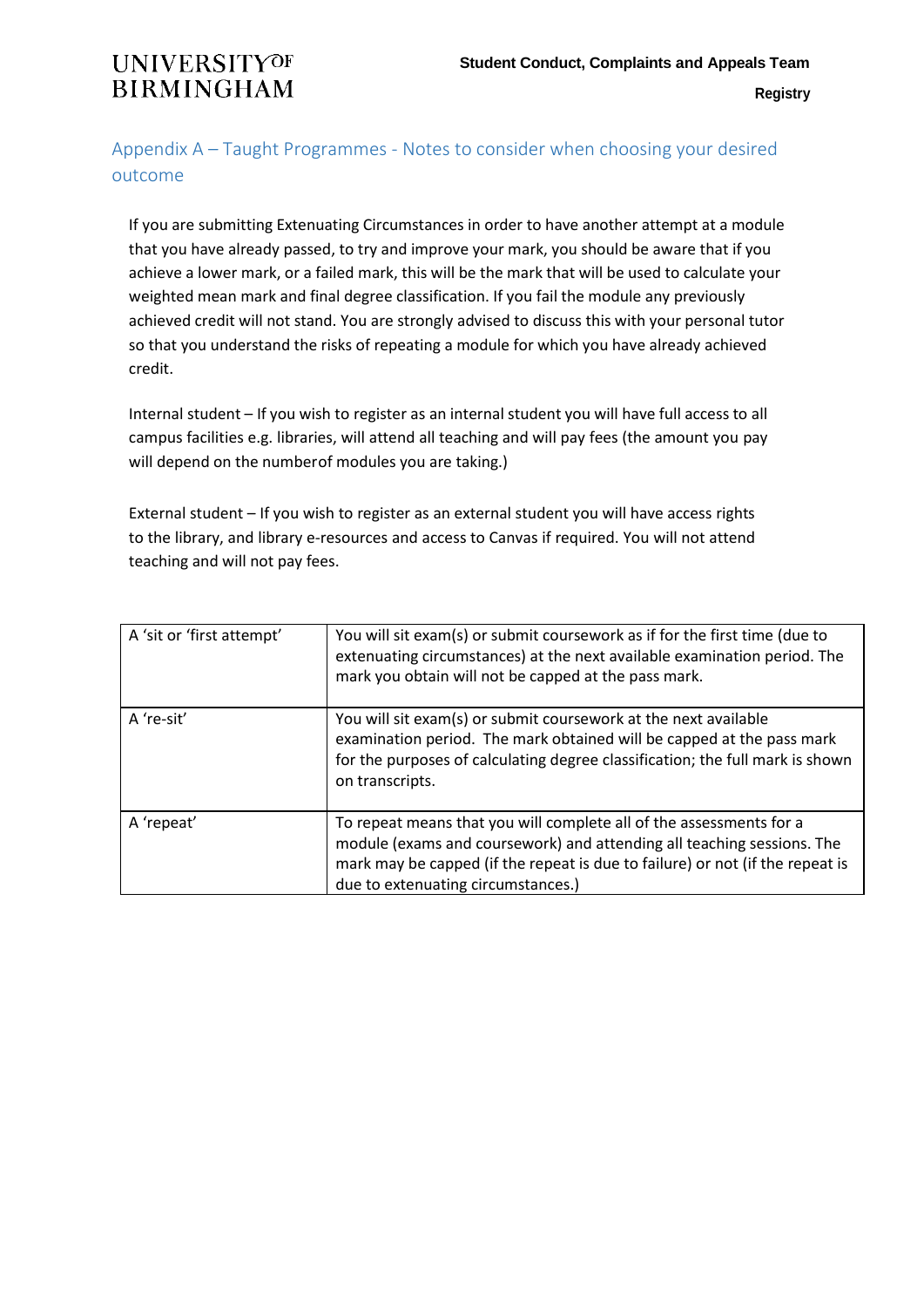### <span id="page-9-0"></span>Appendix B - Contact Details

Student Conduct, Complaints and Appeals Team

Registry

01214147684

[appeals@contacts.bham.ac.uk](mailto:appeals@contacts.bham.ac.uk)

## <span id="page-9-1"></span>Appendix C – Useful webpages

Student Appeals main webpage <https://intranet.birmingham.ac.uk/as/registry/policy/complaint-appeal/appeals/index.aspx>

Code of Practice on Academic Appeals Procedures [Codes of Practice, Policies and Guidance \(birmingham.ac.uk\)](https://intranet.birmingham.ac.uk/as/registry/legislation/codesofpractice/index.aspx)

Taught and Research Student Submission forms can be found here <https://intranet.birmingham.ac.uk/as/registry/policy/complaint-appeal/appeals/appeal.aspx>

Senate Review details and submission form <https://intranet.birmingham.ac.uk/as/registry/policy/complaint-appeal/appeals/senate.aspx>

Pastoral Support and Advice <https://intranet.birmingham.ac.uk/as/studentservices/conduct/help/index.aspx>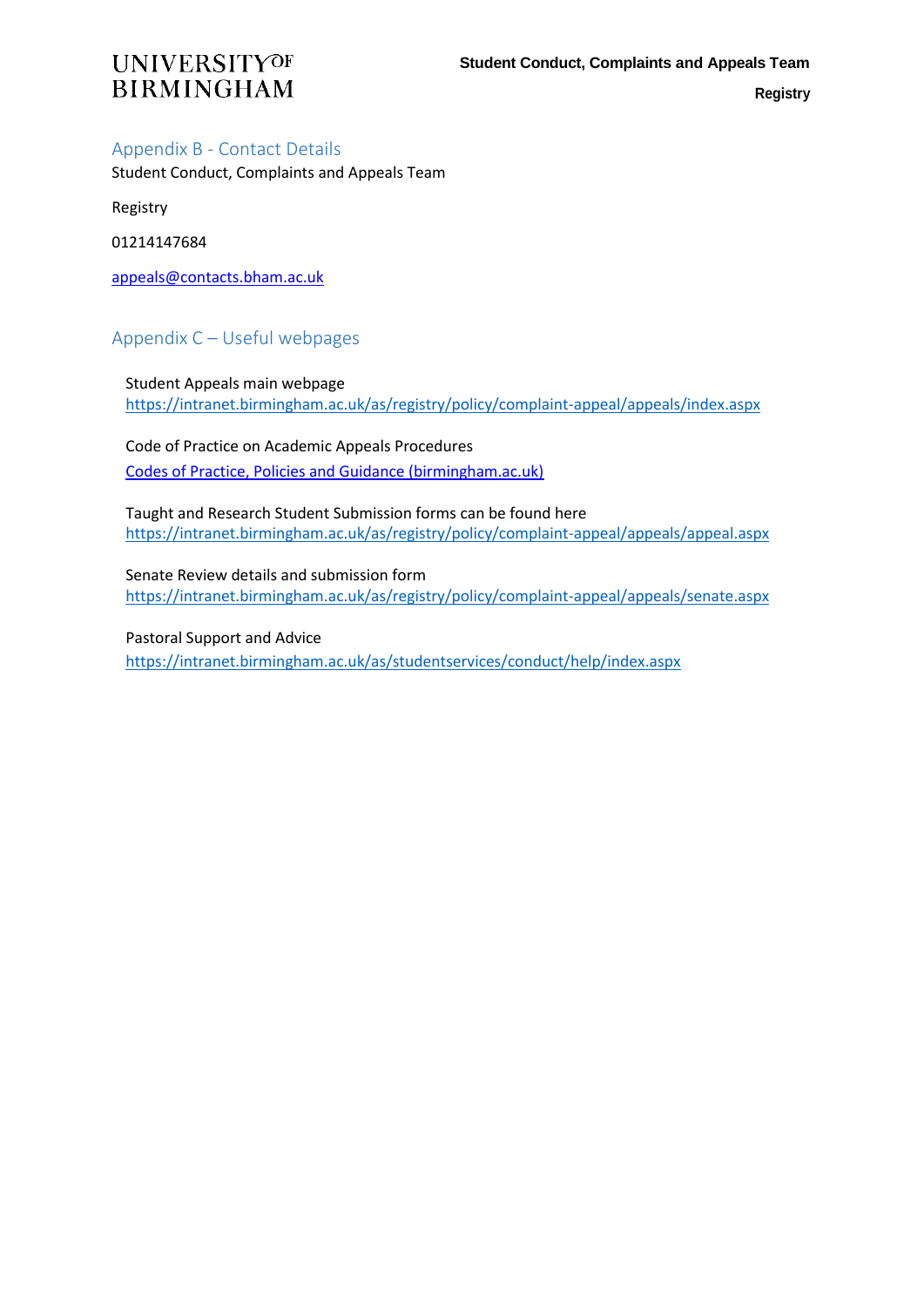### <span id="page-10-0"></span>Appendix D – The Role of a Friend during an Academic Appeal Hearing

This guidance provides information for those who are acting as a Friend to a student who is participating in certain University processes. These processes could include:

- Appeals procedures
- Academic Integrity Meetings
- Student Conduct Meetings
- College Misconduct and Fitness to Practise Committees
- University Misconduct and Fitness to Practise Committees
- Meetings held under the Code of Practice on Health, Wellbeing and Fitness to Study
- The informal route of the Harassment and Bullying Policy

#### **Who can be a Friend?**

A Friend is defined in the University Regulations as:

- o a member of staff of the University, or
- o a registered student of the University of Birmingham, or
- o a Guild Advisor at the Guild of Students, or
- o a Sabbatical Officer of the Guild of Students.

However, a Friend cannot be someone who may be a witness to an alleged incident or who has some other involvement in the proceedings (for instance, a committee member or person who has another role within the meeting).

#### **What is the role of a Friend?**

The role of the Friend is to support the student participating in the University processes outlined above.

As a Friend you cannot answer questions on behalf of the student. The role of a Friend is to support the student but not to act as a representative or to put forward a case on their behalf.

#### **Before a meeting**

When attending a meeting, you should take your University ID with you so that it can be confirmed that you are eligible to act as a Friend.

If, as a Guild advisor or officer, you do not have University ID, you should ensure that the Guild confirms your identity with the meeting secretary (or in the absence of a secretary, the Chair) in advance of the meeting.

If you realise before the meeting that you cannot act as a Friend, you will need to tell the student you are supporting as soon as possible so that they can find another Friend to accompany them.

The University would not normally postpone a meeting due to the unavailability of a Friend.

#### **During the meeting**

The process for each meeting will normally be explained to you at the start of the meeting. You can take written notes on behalf of the student you are supporting, if you wish to do so, although for many of the processes outlined above, the student will be provided with notes or a report of the meeting shortly afterwards.